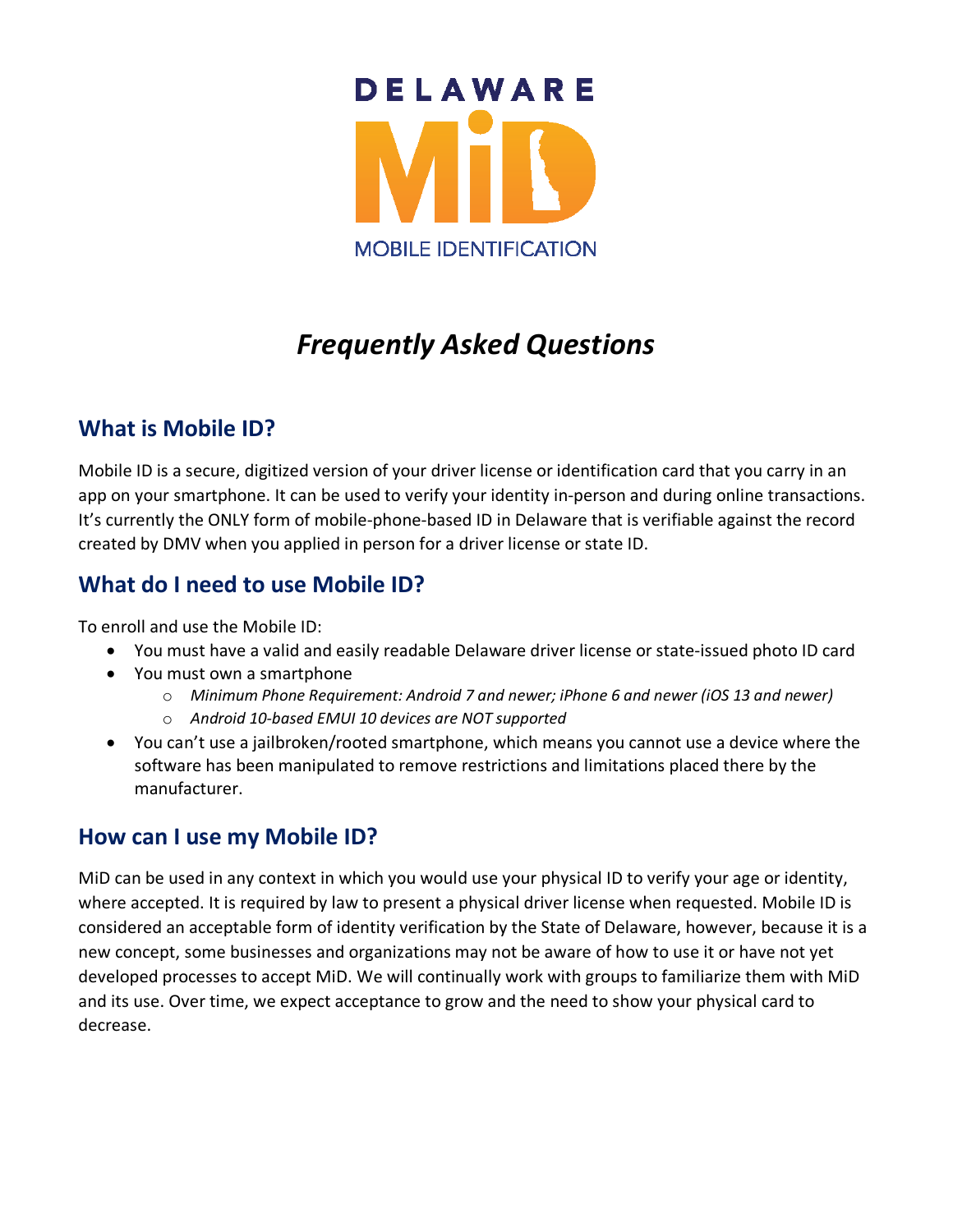### **How do I know Mobile ID is secure?**

MiD verifies your identity attributes and selfie photo against what is on file with the DMV. Only your FaceID, TouchID or pin will unlock the app and access your MiD. So for instance, if your smartphone is lost or stolen, no one will be able to access your MiD app.

# **Does Mobile ID replace a physical driver license?**

MiD currently serves as a companion to your physical ID rather than a replacement. You can use it in any context you would normally use your driver license or identification card to verify your identity, except when requested by law enforcement. You must still keep your physical ID as a back-up.

## **What does Mobile ID do with my data?**

Mobile ID doesn't permanently collect, store, or hold onto your personal data - except an encrypted version of your driver license number and phone number to use as a record locator. The DMV is the only place where your complete information is stored.

# **What if I am receiving an error message and cannot complete the enrollment process?**

Some common errors with common causes and solutions are listed below:

#### **Error: mID Not Activated or Not Verified**

- You have an out-of-state credential. You must have a valid Delaware driver license or identification card to use Mobile ID.
- Your Delaware state credential is inactive, including expired or suspended. Once the issue is resolved, you are welcome to apply for Mobile ID.
- Some information on your license is incorrect or out of date for example, last name or address. Update your information as appropriate. Visit dmv.de.gov for more information.
- Your selfie failed to match the photo on file with the state. If the photo on your license is over 5 years old or drastically different from your current appearance, this could cause an error to occur. You may wish to update your photo at the DMV. There may be a \$2 fee.

### **Error: Issues with capturing Selfie**

Here are some tips that will help with capturing the selfie:

- Make sure you are in a well-lit area, not backlit by a window or strong light, and in front of a neutral or plain backdrop such as a single colored wall.
- Make sure your phone is kept steady at eye level and only move your head in the direction of the 3 dots.
- If the selfie times out, you may have taken too long to align the 3 dots and need to start over.
- "Photo does not match" This means your facial 1:1 comparison failed. You can try to capture a new selfie. If that does not resolve the issue, then you will need to contact us at 1-844-543-9721